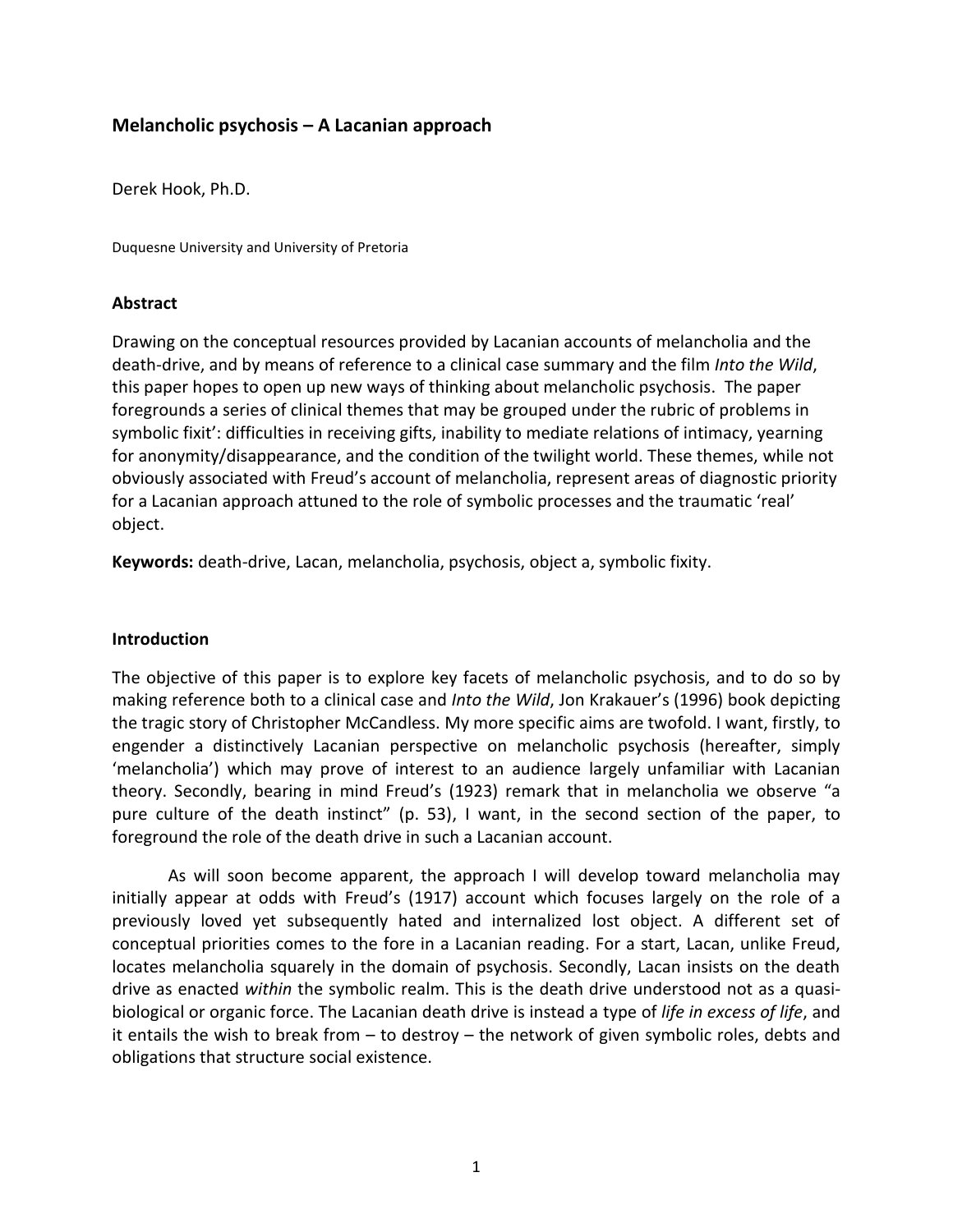I begin the paper with a brief clinical case summary that highlights a series of striking and initially somewhat confounding – symptoms. Following this, I turn to a discussion of *Into the Wild*, Jon Krakauer's (1996) book (subsequently filmed by Sean Penn (2007)), which documents the story of Christopher McCandless. As will become apparent, there are a number of extraordinary parallels between these two cases. With this illustrative material in place, I move on to develop a series of Lacanian perspectives on melancholia. A crucial point of reference here is Russell Grigg's (2015) recent argument that it is the *presence* of the object rather than its absence that is most crucial in melancholia. I conclude by highlighting a number of ideas relating to the death drive in melancholia that a Lacanian frame of reference allows us to foreground.

### **Evading the symbolic**

Some years ago, I worked with a patient who presented with a series of puzzling symptoms, some of which seemed, on the face of it, to have little or nothing to do with melancholia. Several key themes came to the fore in the clinical work, which I list, in schematic form, below.

1. **Difficulties in receiving gifts/symbolic fixity:** The patient experienced extreme difficulty - and a considerable degree of anxiety - in situations where he was forced to receive gifts. Such an aversive reaction was apparent not just in the case of gifts from family and friends, but even when he was given small tokens of gratitude from work colleagues. To receive any token of the Other's desire was, in short, a painfully excessive experience. Even as a child he disliked receiving like receiving gifts, and he frequently contrived to get his birthday forgotten. One way he devised of dealing with this difficulty was to transfer such gifts. He would request, for example, that Christmas gifts take the form of charitable donations.

In one particular case the effects of receiving a large gift proved disastrous: it precipitated the ending of a longstanding familial relationship. This problem with accepting gifts was evident also in my patient's disinclination to accept any remuneration offered by his place of work beyond his usual salary. His preference for *giving to* (rather than receiving from) others was apparent also in a long-held wish to work for a charity. Related to this was his profound distaste for what he considered to be the unethical business practices of large financial institutions. He wished, by contrast, to play a part in *redistributing* rather than accumulating wealth.

My working theory was that he disliked his existence being too forcefully acknowledged *or symbolically marked* by any desiring Other. Much by the same token: he avoided wherever possible being locked into reciprocal relations of exchange that fixed him in a designated symbolic role or identity. His interest in charity appeared to fit this idea: the aversion to receiving gifts seemed largely to be about avoiding indebtedness, avoiding being locked into a relationship of obligation, into a stable symbolic, familial or professional identity. More succinctly: the prospect of being tied into a given symbolic position engendered massive anxiety (or in Lacanian terms: harmful *jouissance* (that is, morbid excitation)); it was something he resisted at all costs, something he was unable to endure.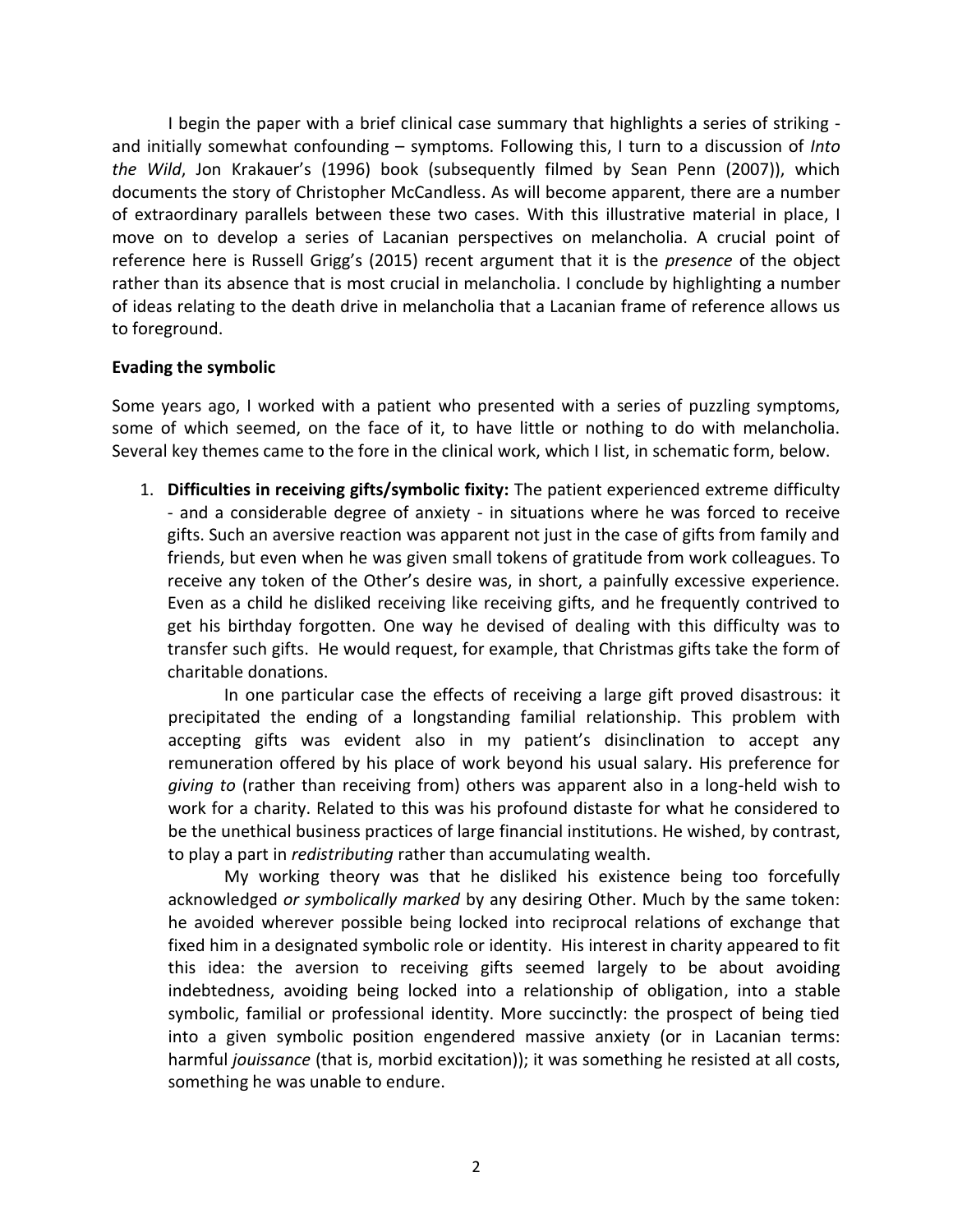2. **An inability to mediate intimacy (the 'terror of closeness'):** My patient also experienced great difficulties in managing personal relationships. Romantic relationships would invariably become too intense, and he struggled to strike the right distance between the extremes of aloofness and suffocating proximity. This occurred in both social and more personal relations. There seemed to be no happy medium, no balance between his powerful need for distance from social others and the occasional bout of unbounded and ego-engulfing intimacy. Just as he experienced a 'terror' of gifts, so he exhibited what Verhaeghe (2004) refers to as a 'terror of closeness'. He knew no viable way of moderating closeness, of introducing an ego-protecting modicum of distance between himself and the Other.

An accomplished sailor and solo yachtsman, my patient managed his problem of intimacy by participating in an exhausting – and often dangerous - series of regattas and one-man sailing events. For a lengthy period, participation in such events provided a solitary escape from intimate relations and social obligations alike; virtually all of his time was spent training for, travelling to, or participating in such events.

3. **A yearning for anonymity and disappearance:** My patient had a frequent need to uproot himself, to cut all social and professional ties, to move from one job or residential address to another. He periodically abandoned email accounts and cell phone numbers, starting afresh with new contact details that he shared with as few people as possible. Being in any one position for too long elicited considerable anxiety, and long-term recognisability was almost unbearable to him. He felt acutely the weight of social relationships with people whom he was certain he would, in due course, disappoint. He experienced his own existence as wretched, worthless, undeserved, as – the first significant indication of melancholia – inherently and irretrievably blameworthy, deserving of punishment. His negative self-evaluations clearly invoked Freud's description according to which the melancholic patient "describes his ego…as being worthless…morally reprehensible, he is filled with self-reproach, he levels insults against himself and exerts ostracism and punishment" (2003, p. 313).

This certainty that others would soon discover his worthlessness was perhaps why he so frequently voiced the wish to become anonymous, to bypass any forms of symbolic registration – permanent roles, positions, relationships, etc. The reverie that he often experienced when talking of his more gruelling sailing events was one of disappearance or demise, of going 'off grid', being lost and never found. He had broken off all relations with his parents and extended family years ago, and he maintained an unconditional and bitter hatred toward his father.

4. **Existing in a twilight world:** The patient's day-to-day thoughts were punctuated with images of his suicide. He had a richly developed and well-researched set of ideas about how his own death might most effectively be accomplished. Additionally, he often described what I thought of as 'twilight scenes', scenarios in which he, or others, were suspended between the worlds of the living and dead. These were typically scenarios in which people were poised on the threshold of their own death or surrounded by those who had already passed into another world. These images conveyed something of his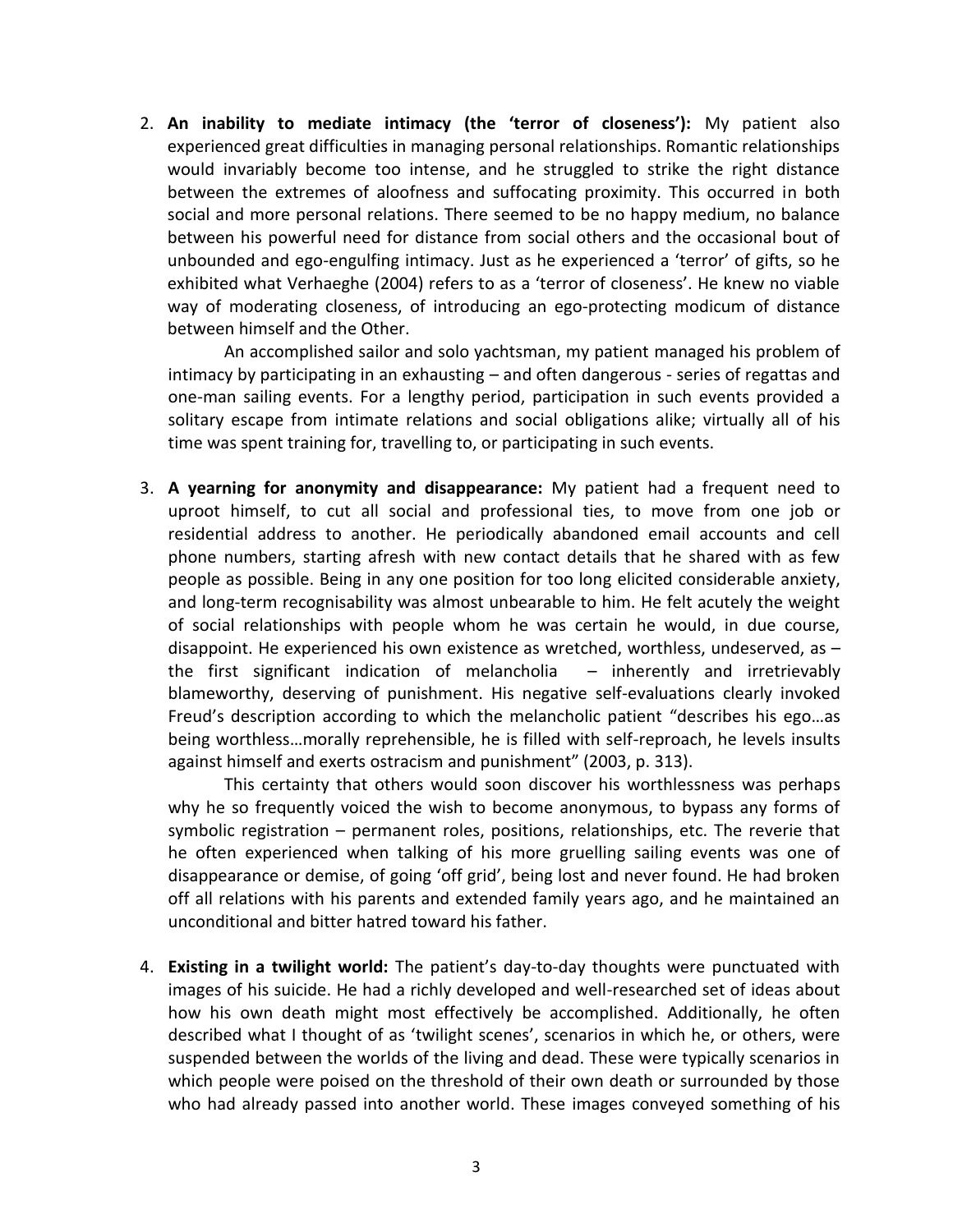everyday experience. He existed in a state preoccupied with death, a condition that was incommensurable with the world of the living, and near impossible to explain to those around him. This condition of opting out of social life whilst at the same time endlessly contemplating actual suicide – the state of being 'between two deaths' in Lacan's (1992) memorable phrase – is ultimately what made life bearable for him. Leader's (2007) description of the melancholic's existence as split between "the 'unreal' world of social being" (p. 182) on the one hand, and their 'real' existence, of "absolute solitude" (p. 174) proved particularly poignant in this respect. As did Verhaeghe's (2004) comment that in melancholia "the subject is empty, has nothing…is a member of the living dead…[who] takes the entire guilt of the world onto its shoulders" (p. 455).

It took me a while to understand that my patient's twilight scenes and his associated reveries of suicide were not indications of immanent risk. They served instead – paradoxically enough - a consoling function. The painful condition of his existence was assuaged rather than exacerbated through such imaginings. His melancholia was not simply about a drive to suicide, but about a more complex negotiation whereby the presence of death enabled him to live. Perhaps the most telling example of his melancholic state was his wish not merely to die, but that his life be somehow retrospectively erased, such that he had never lived at all. This desire for complete erasure was apparent in an obstacle he ran up against when contemplating suicide. He had the discomforting thought that there would inevitably be some remainder – his body, traces of the suicidal act – that someone would discover, and which would as such call attention to the fact that he had lived and to the relationships which had in some respect defined him. This of course was precisely the opposite of what he wanted: to disappear quite literally without trace, without affirming the fact of his symbolic existence, without revitalizing the historical social and familial relationships that he so desperately wanted to erase.

The sobering details of this case – which I came to understand as one of melancholia – presented a number of conceptual difficulties. It was, for a start, difficult to appreciate what – following the Freudian theory of melancholia - the once loved and subsequently hated unconscious attachment may have been for my patient. The figure of the despised father may have provided something of a tentative (if unconvincing) answer here, but this did not explain a further crucial feature of the case. My patient's daily experience was characterized far more by the *traumatic presence* of prospective human intimacies and confining symbolic identities than by a lost object. While the libidinal withdrawal from the social domain so typical of melancholia was clearly on display, my patient's problems centred rather on damaging excesses (of anxiety/*jouissance*) than – or so it appeared - on an unconscious identification with the dead. A helpful perspective on the case came from an unlikely source: the story of Christopher McCandless.

## *Into the Wild*

"*I think I'm going to disappear for a while.*" (Christopher McCandless, cited in Krakauer, 1996, p. 21).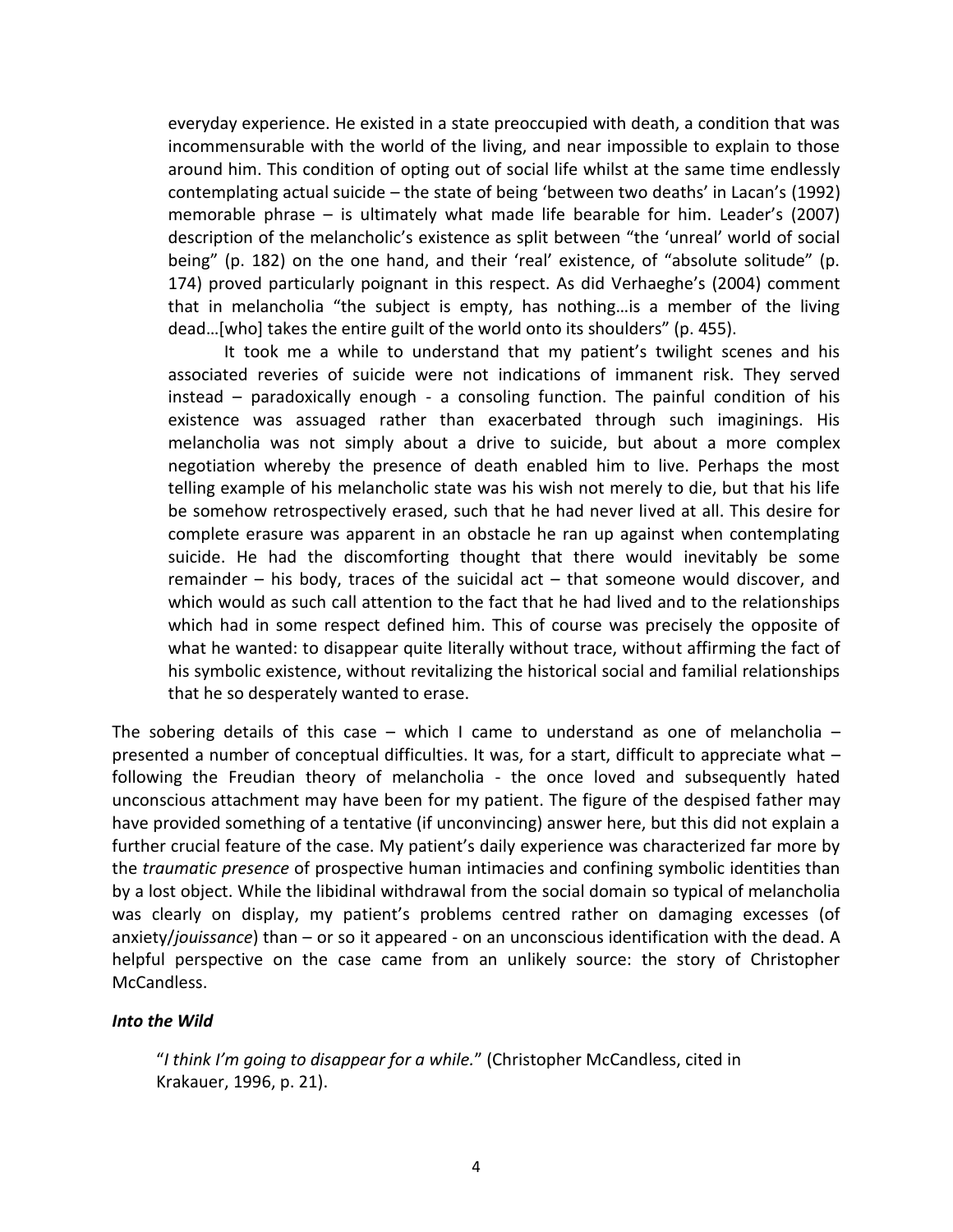Christopher McCandless grew up in an upper-middle class Washington DC suburb, graduating, with honours, from Emory University in 1990. Immediately after his graduation, Krakauer (1996) tells us,

McCandless dropped out of sight. He changed his name, gave the entire balance of a twenty-four-thousand-dollar savings account to charity, abandoned his car and most of his possessions, burned all the cash in his wallet. And then he invented a new life for himself, taking up residence at the ragged margin of our society, wandering across North America… His family had no idea where he was or what had become of him until his remains turned up in Alaska (1996, p. i).

McCandless's death in Alaska – suffering from hunger he had misidentified a harmful plant as edible and died as a result – captured the public's imagination when it occurred. A brief analysis of Krakauer's retelling of associated events will allow us to highlight a series of components that bear a striking resemblance to the case discussed above. Indeed, I noted in my case summary that the melancholic patient I worked with was exceedingly uncomfortable in situations in which he was made to receive gifts; that he preferred to transfer such gifts to others; that charity, rather than the accumulation of wealth, was important to him. I stressed that he disliked being symbolically marked; that he frequently broke off existing social and professional ties when they became either too intimate or threatened to tie him to a given symbolic identity; and that he yearned for anonymity, to disappear without trace. All of these themes are, in varying ways, apparent in Krakauer's depiction of McCandless.

A considerable portion of the pathos of *Into the Wild* concerns the degree to which McCandless was willing to cut himself off both from his family and from the values and symbolic roles expected of him, to forge instead an entirely different and more solitary life. His avoidance of everyday social norms, roles and obligations had however begun some time before he set out on his wilderness adventures. Krakauer relates how "McCandles would wander the seedier quarters of Washington, chatting to prostitutes and homeless people, buying them meals (Krakauer, 1996, p. 113); this "teenage Tolstoyan" seemingly "believed that wealth was shameful, corrupting, inherently evil" (p. 115).

"In college McCandless began emulating Tolstoy's asceticism and moral rigor to a degree that first astonished, and then alarmed, those who were close to him. (Krakauer, 1997, p. ii). In his final year in Atlanta, "Chris had lived off campus in a monkish room furnished with little more than a thin mattress on the floor, milk crates, and a table" (p. 22). Eric Hathaway, a university friend of McCandless, recalled that social life at Emory revolved around fraternities and sororities "something Chris wanted no part of…[W]hen everybody started going Greek, he…pulled back…and got more heavily into himself." (cited in Krakauer, 1996, p. 120). Krakauer (1996) adds to this: McCandless was offered membership in the Phi Beta Kappa fraternity but declined for the reason that titles and honours were, he thought, irrelevant.

A crucial turning point in Sean Penn's (2007) film version of *Into the Wild* concerns McCandless's angry refusal to accept a new car that his parents wanted to purchase for him as a graduation present. Krakauer adds a telling point of contextualization, noting that two years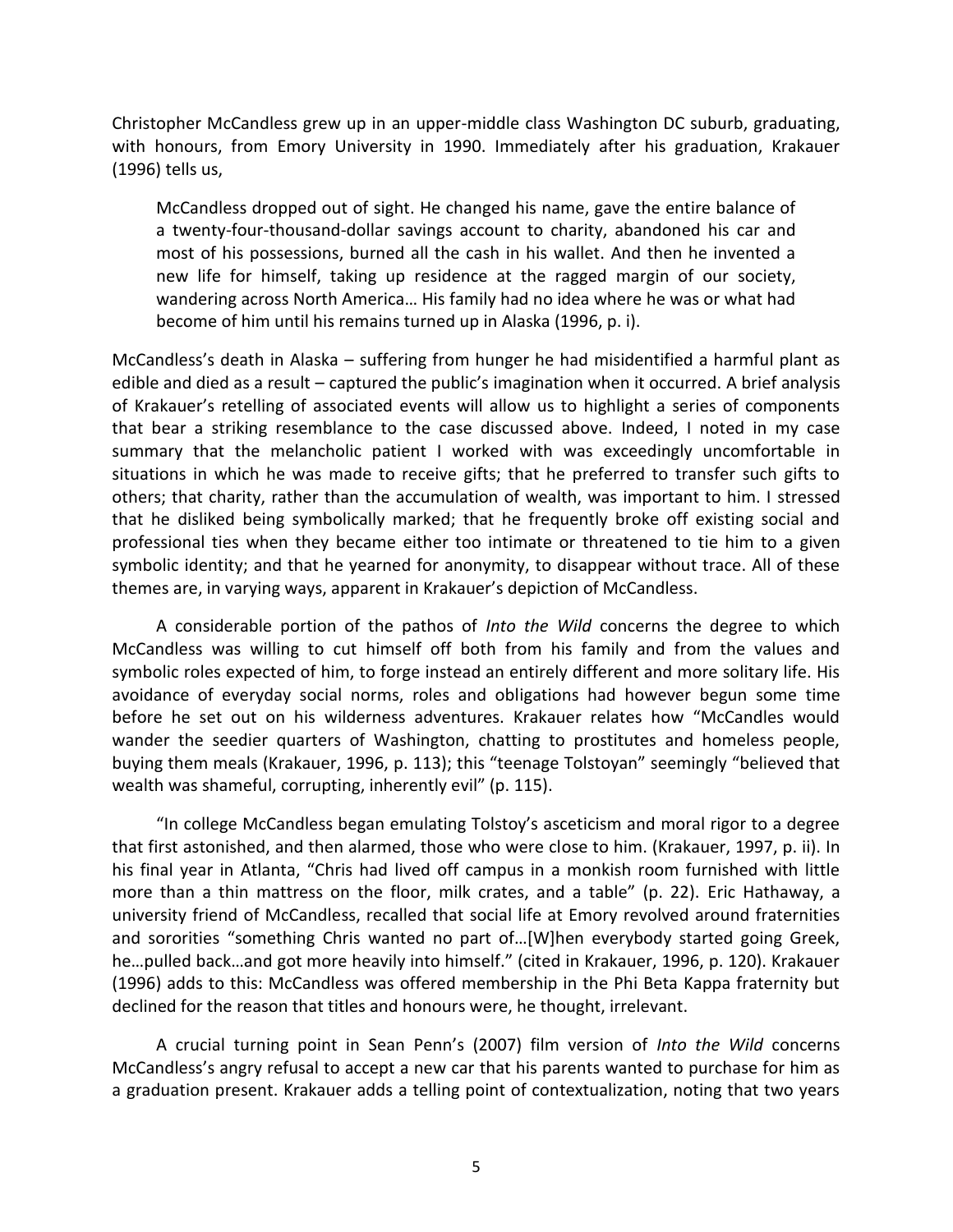earlier McCandless "announced to his parents that, on principle, he would no longer give or accept gifts" (p. 20). He goes on to cite a letter that McCandless wrote to his sister, Carine:

*I can't believe they'd try and buy me a car or that they think I'd actually let them pay for my law school if I was going to go… they ignore what I say and think I'd actually accept a new car from them! I'm going to have to be real careful not to accept any gifts from them in the future* (cited in Krakauer, 1997, p. 21).

McCandless's anger at being offer such a gift, along with his unwillingness to be symbolically indebted to his parents, appear to have been crucial factors in his decision to definitively cut ties with them:

*for a few months after graduation I'm going to let them…think that I'm "coming around to see their side of things" and that the relationship is stabilizing. And then, once the time is right, with one abrupt, swift action I'm going to completely knock them out of my life. I'm going to divorce them as my parents once and for all…forever* (cited in Krakauer, 1996, p. 64).

It is interesting that in both the McCandless story and the case discussed above, an unwanted gift – which is also of course an unwanted intimacy, an unwanted debt, a 'too muchness' of the Other – featured as a point of rupture. Clearly, like my patient, McCandless evinced a volatile reaction to being the recipient of a gift that would lock him into a designated or designated role (in this case, the dutiful son of his parents). Eric Hathaway, a university friend of McCandless's was perhaps more insightful than he realized when he commented that "Chris…would have been unhappy with any parents; he had trouble with the whole *idea* of parents" (cited in Krakauer, 1996, p. 115).

Several further incidents can be cited in which McCandless was either notably uncomfortable with, or sidestepped, forms of symbolic fixity (that is, being locked into a given symbolic identity). An example is the new name McCandless adopted when he began his travels: Alexander Supertramp. Upon reflection, this was not so much a *new* name as the *avoidance* of a name. I say this for two reasons. Firstly, 'Supertramp' is more a description than a name: McCandless had after all embraced the life of a destitute wanderer, albeit of a 'super' (youthful, adventurous) sort. Secondly, by incorporating the name of a famous rock band ('Supertramp'), McCandless was substituting a well-worn signifier from American popular culture - one of a particularly bland and anonymous sort - for his name.  $1$ 

A similar gesture is apparent in the case of another young man Krakauer discusses in *Into the Wild,* Everett Ruess, who, he felt, clearly exhibited similar tendencies to McCandles. Ruess sought escape from society in the American wilderness, and ultimately died as a result. He had adopted the name Nemo, the name of the sea captain in Jules Verne's *Twenty Thousand Leagues Under the Sea* who, as Krakauer (1996) tells us, "flees civilization and severs his…every tie upon the earth" (pp. 94-95). Nemo, of course, also means 'no one', and as such it functions in much the same way as does 'Supertramp', not so much as a name, but as a refuge in anonymity.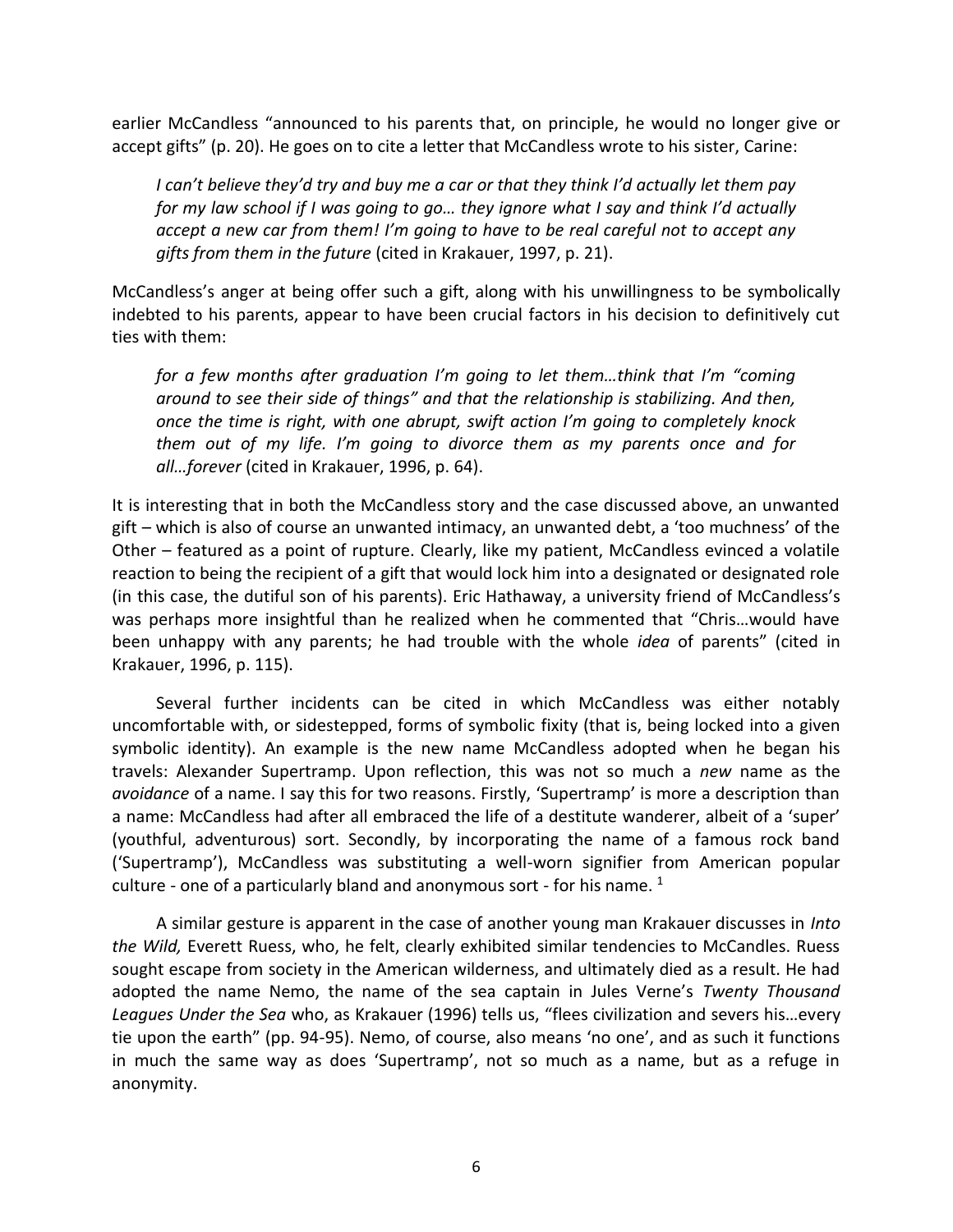From a Lacanian perspective, such an attempted re-naming (or an avoidance of naming) makes for a conspicuous feature of the case. Why so? Well, it amounts, in quite literal terms, to to an erasure of the Name-of-the-Father. In Lacanian theory, the Name-of-the-Father refers to a symbolic function (Lacan, 1993), that of the transmission of cultural norms, laws and prohibitions that are most typically associated with the place and authority of a Father (Vanheule, 2011). That '*Nom-de-Pere'* in French is both the *Name* and the *'no'* of the Father is indicative: by assuming one's father's name, one assumes a symbolic place in a family lineage and societal network, and one internalizes a set of societal values and prohibitions.

The Name-of-the-Father is thus often understood as the anchoring signifier that makes the symbolic domain (of language, law, culture) operate, and operate in an internalized way (at least for non-psychotic subjects) (Leader, 2011). One begins to appreciate then why it is axiomatically so – certainly for Lacan – that the foreclosure of the Name-of-the-Father results in psychotic structure. <sup>2</sup> The above operations, of being uniquely placed within the symbolic domain (assuming a name) and taking on a viable relational identity, of inheriting apparently intuitive understandings of prevailing social values and norms, have quite simply not been adequately 'installed'. One could thus venture the hypothesis that if McCandless's rejection of the father's name (in both literal and more figurative senses) functioned in such a way, as stressing or underscoring a type of foreclosure, then there may well have been a psychotic dimension to the case. It is perhaps unnecessary to reiterate that in both the McCandless story and in the clinical case described above there were very determined attempts to reject the authority or influence of – and any relationship to - the father. (Paraphrasing Eric Hathaway's above-cited comment ("Chris…had trouble with the whole *idea* of parents" (cited in Krakauer, 1996, p. 115)), we might assert: Chris "had trouble with the whole idea of *a father".*)

The second key theme of the foregoing case study  $-$  my patient's difficulty in managing intimate relationships and a sense of feeling suffocated by them – may not immediately seem to fit with what we know of McCandless. McCandless, as portrayed in both the book and film versions of *Into the Wild*, did forge a number of significant if short-lived relationships. Krakauer (1996) remarks that Chris was "Outgoing and extremely personable when the spirit moved him", adding furthermore, that "he charmed a lot of folks" (p. 65) and that "He could be generous and caring to a fault" (p. 120). Nevertheless, a subsequent – and undoubtedly astute observation made by Krakauer puts this apparent sociability into perspective.

He tells of how Ron Franz, a rudderless and disconsolate old man who had lost his family under tragic circumstances, befriended McCandless and subsequently offered to adopt him. If my earlier hypothesis regards the aversive reaction my patient experienced in the face of intimacy (the 'terror of closeness') holds also for McCandless – and I think it does - then such an offer was, unbeknownst to Franz, a sure-fire way of pushing McCandless away. Having escaped the constraints of family and a father figure in particular, it seemed unlikely that we would wish to resume such ties, even in a different context.

McCandless, Krakauer intuits, was uncomfortable with Franz's request, and dodged the question, promising it to reconsider it after his Alaskan adventure. Setting off North, Krakaeur explains,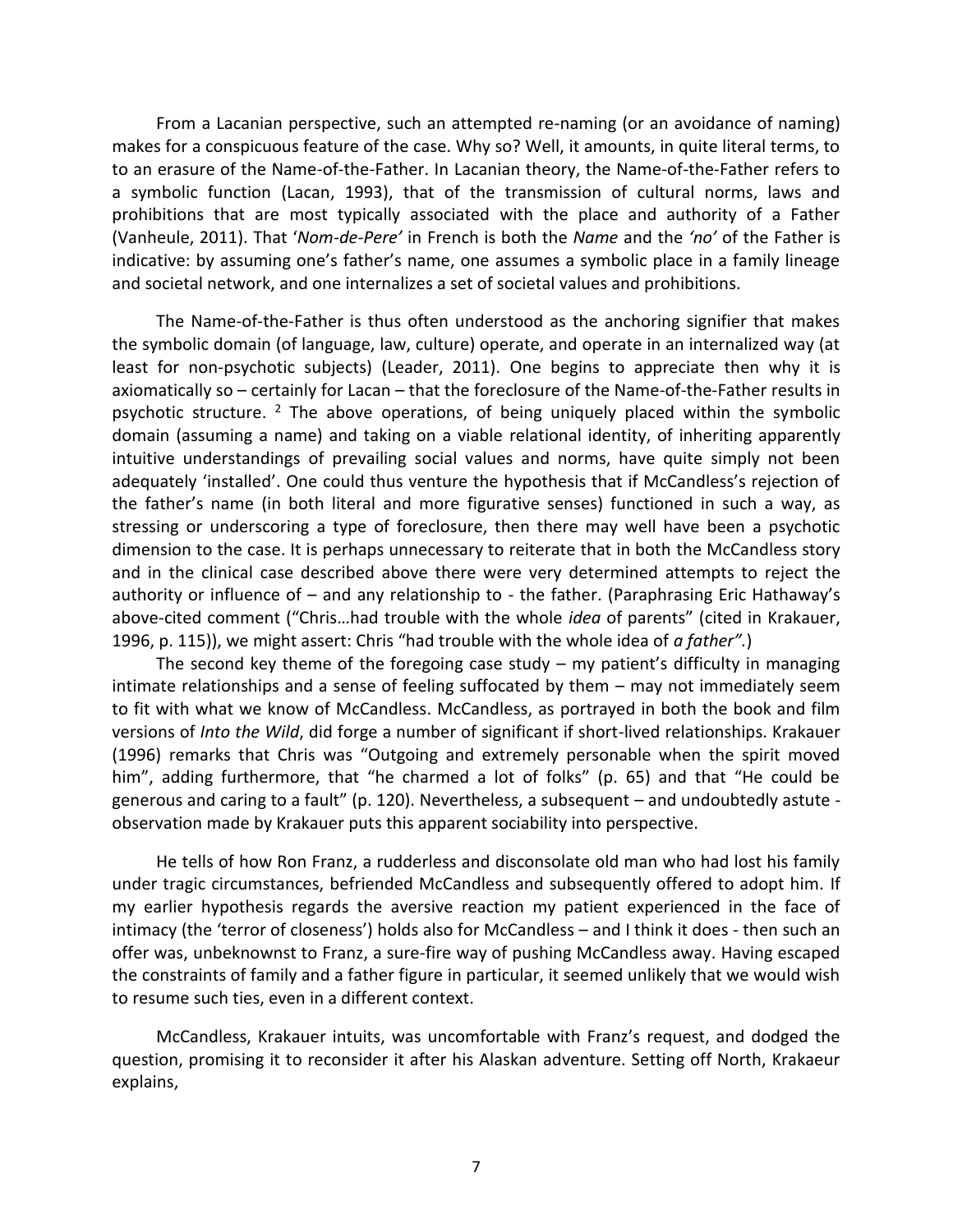McCandless was thrilled to be on his way… and he was relieved as well – relieved that he had again evaded the impending threat of human intimacy, of friendship, and all the messy emotional baggage that comes with it. He had fled the claustrophobic confines of his family. He'd successfully kept Jan Burres and Wayne Westerberg [friends he had met on the road] at arm's length, flitting out of their lives before anything was expected of him. And now he'd slipped painlessly out of Ron Franz's life as well (Krakauer, 1997, p. 55).

A number of themes converge here, lining both of the above cases: an apparent inability to take a permanent position within an inter-subjective relationship; the need – via forms of anonymity and disappearance - to escape society and bypass symbolic debts and obligations; the apparent over-intensity of intimacies that prove difficult if not impossible to mediate. The Lacanian insight here is that precisely such difficulties might be considered as indications of psychotic structure.

Before turning to an exposition of related facets of Lacanian theory, we should consider a salient moment in the McCandless story that may appear to contradict my argument about the young man's apparent avoidance of gift giving. I have in mind an instance where McCandless gave a gift to his friend and former employer, Wayne Westerberg, who ran a custom combine crew that McCandless worked with in South Dakota. McCandless

gave Westerberg a treasured 1942 edition of Tolstoy's *War and Peace.* On the title page he inscribed, "Transferred to Wayne Westerberg from Alexander. October, 1990 (Krakauer, 1996, p. 19).

The *giving away* of possessions was clearly less of an issue than *receiving* gifts for McCandless. The same, incidentally, was true for my patient who wished he could work for a charity, and who wanted to redistribute as opposed to accumulate wealth. Perhaps this is partly the answer: to give something away does not necessarily burden one with the same responsibility and obligation that invariably accompanied being a recipient.

Nevertheless, the above anecdote does trouble my argument. After all, in this example, McCandless quite emphatically marks a symbolic transaction. Then again, perhaps this, the overly explicit marking of the transaction, is itself a clue. This is clearly not the case of a spontaneously given gift; it resembles rather a quasi-legal exchange process ("Transferred to…"). It is as if for McCandless the exchange of gift giving brings with it an inherent risk or vulnerability, and that as such the process needs as such to be formalized, the symbolic transfer logged in the protective fashion of a legal contract.

Differently put: if one has a solid grounding in the symbolic, then such transactions are commonplace phenomena that remain unburdened with weighty meaning or noxious emotional significance. If one's symbolic position is, by contrast, tenuous or somehow forestalled, then it stands to reason that one might wish to underline the symbolic transaction in a definitive (almost didactic) manner, so as to anchor the gesture, stabilize it, locking it thus into a set of clearly defined terms.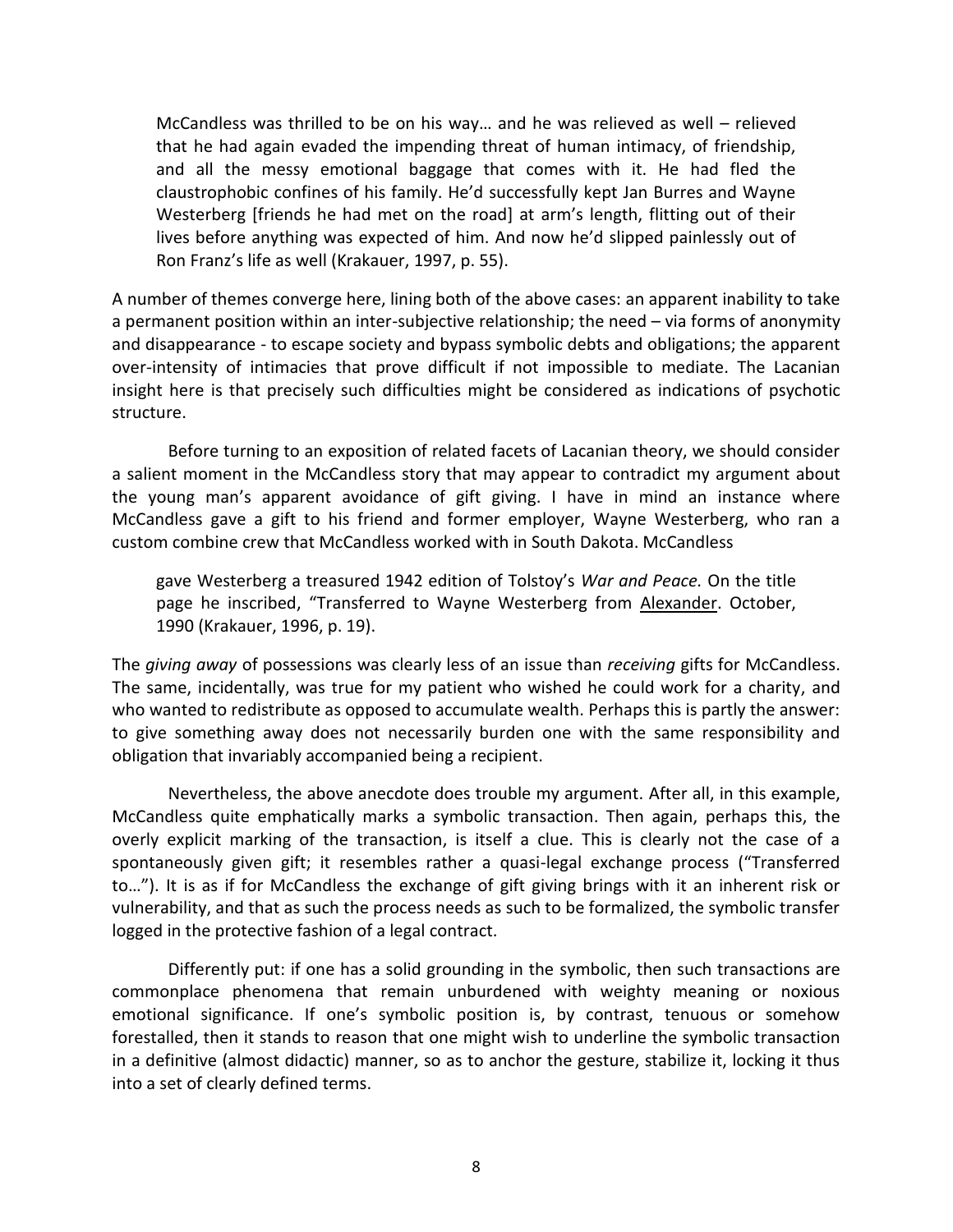#### **The over proximity of the object**

Let us break here from our discussion of the McCandless story to register a few points of Lacanian theory. Doing so may help make sense of the conceptual dilemma stated above, that the most salient feature of my case – and arguably of McCandless's – was not, as might be expected in melancholia, *the loss of an object* but rather a type of *anxiety-inducing overpresence of an object*. In approaching a Lacanian conceptualization, it is necessary, of course, to start with Freud.

Even those with only a passing familiarity with Freud's (1917) *Mourning and Melancholia* are acquainted with the idea that the melancholic suffers from the loss of a once loved and subsequently hated object. Following this account, the melancholic, having narcissistically identified with object, wages a clamorous psychical war against it via the medium of their ego. We are thus able to explain one of the key features of melancholia repeatedly stressed by Freud, namely the fact that the constant complaints and allegations that the melancholic directs against themselves sound very much as if they fit another object altogether.

Without jettisoning Freud's account, we might ask: is it really the loss of an object that plays the predominant role in the everyday affective experiences of the melancholic? Or, differently put, we might ask whether the loss of an *imaginary* (ego-supporting) object may not be coterminous with the invasive presence of an object of a different order – that of the Lacanian *real* – an object which cannot be kept at bay. This argument is advanced by Grigg (2015) who observes, in respect of the psychoanalytic transference that "it is the very presence of the object, rather than its loss, that is critical in…melancholia". "[M]elancholia", as such "is not about object loss"; "mourning…which is produced by the loss of an object, is a misleading model for melancholia" (p. 152).

A crucial facet of Grigg's disagreement with Freud is the idea that the attack upon the self in melancholia is too devastating to be understood as internalised aggression against the object. The damage experienced by the subject, the eruption of harmful *jouissance* – indeed, the toxicity of the object - seems to exceed what can be accounted for in terms of superego violence. This seems to me to be clinically verified in the case of my patient, who most certainly did have a strong superego – but whose psychic pain seemed to issue not from this source alone, but from the very pain of intimate/familial/social others who 'threatened' him with the possibility of a relationship.

A conceptual qualification proves helpful here. Grigg, crucially, is conceptualizing melancholia "in light of the structural distinction introduced by Lacan between neurosis and psychosis" (p. 152). One important implication of this is that the psychotic subject does not have access to the same (repressive) order of defences that the neurotic subject does. Redmond explains:

castration, social identification and naming; importantly, all of these are factors that lead to the tempering of anxiety and *jouissance*. For the neurotic subject, the Name-of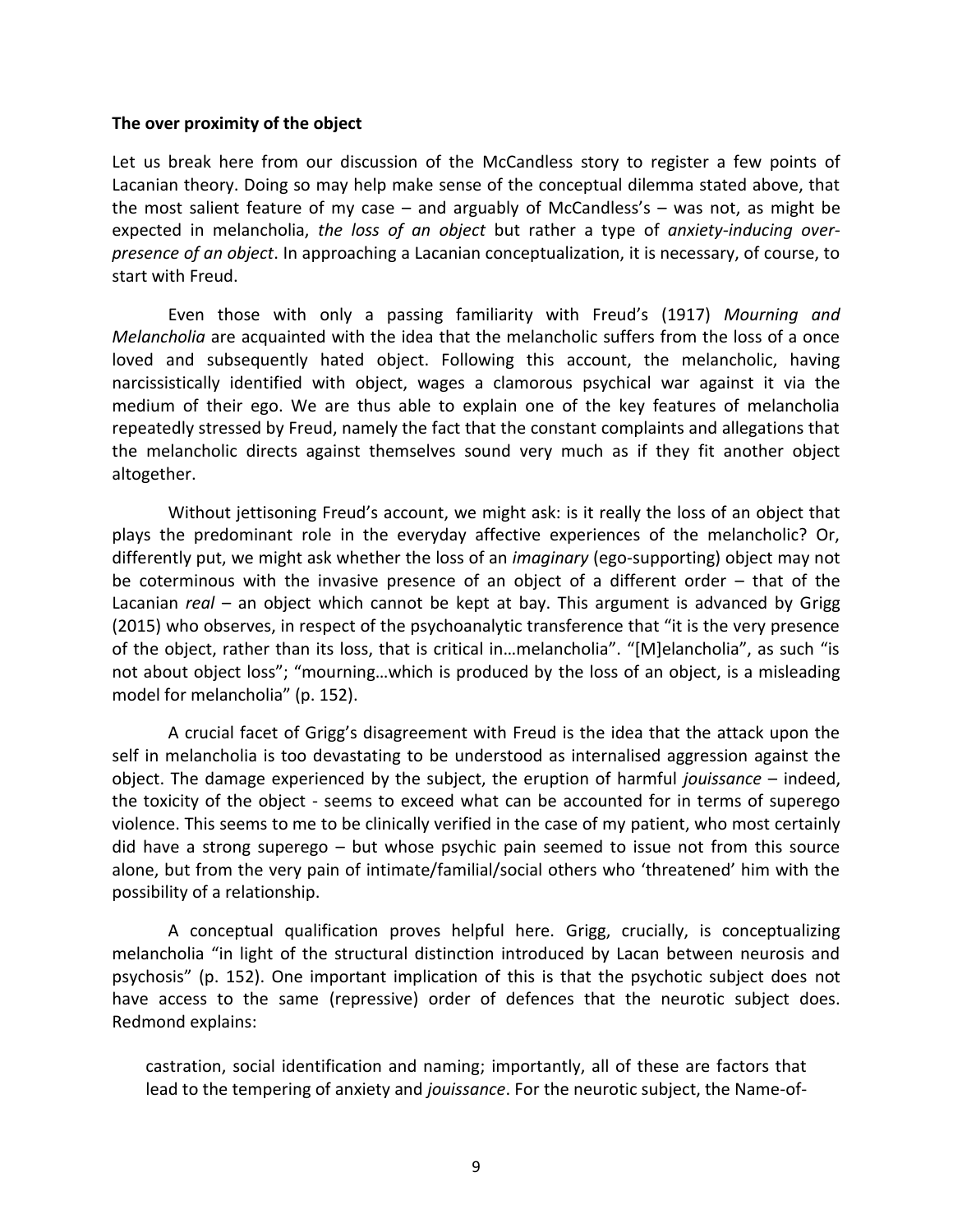the-Father is deduced, in part, by observing its pacification effects…. In neurosis, castration is associated with repression and *limits* the subject's access to *jouissance* through prohibition... In contrast, in psychosis, this limit to *jouissance* is not evident: therefore, without these pacification effects… *jouissance* may be invasive, delocalized and overwhelming (Redmond, 2014, p. 120).

In short then: neurotic subjects *repress* what is disturbing or traumatic in their lives (subjecting it thus to amnesia, displacement, condensation, disconnections of affect and idea, projection, and associated primary process mechanisms of disguise) (Lacan, 1993). Psychotic subjects, by contrast, have a qualitatively different means of dealing with their most troubling experiences: foreclosure (Leader, 2011). Foreclosure is a more radical operation of negation than repression, one, which – and here Lacan draws inspiration from the Freudian notion of *Verwerfung* (repudiation) – involves a *rejection of an incompatible idea from the symbolic itself*.

What is repressed is nevertheless registered psychically (albeit in a disguised form). What is foreclosed is more drastically repudiated; no initial judgement of existence is involved, and the idea is effectively abolished from the symbolic altogether. Hence the famous Lacanian maxim according to which "what is refused in the symbolic order…reappears in the real" (Lacan, 1993, p. 13). The 'real' here is thus that which has not been psychically registered, something definitively 'external' to the subject. It is likewise that which has *not* been mediated by primary process mechanisms of – which for Lacan is to say, language itself – and that returns in the unmediated forms of hallucination, delusion, external (paranoid) persecutions, or as the traumatic object. In short then, whereas neurotics can, for Lacan, utilize language or the various defensive mechanisms of repression to mediate troubling forms of *jouissance*, the psychotic subject has no such (repressive/linguistic) filters with which to lessen the traumatic force of the object. Turning directly to Grigg's account helps further articulate this point:

What makes melancholia so different from mourning is that the melancholic subject turns out to be defenceless against the object. The object cannot be memorialized, as in mourning, and instead remains forever there in the Real. The collapse of semblants that otherwise veil the object persists, and the "grimace" of the object, like the grimace of a skull behind a beautiful face, is exposed; for the melancholic, the veil of semblants, the *i(a)* over the *object a* falls altogether (p. 153).

This passage requires some unpacking. Crucial here, for a start, is the distinction between *imaginary* or ego-sustaining objects (*semblants*) which provide a type of fantasy covering (in neurosis), and the *real* object, that is, the *real* object which occurs minus any protective screen or repressive/linguistic mediation (in psychosis). This object - which Grigg equates with Lacan's object a - is not merely the object-cause of desire, as it is so often characterized in the secondary literature. In its real, which is to say its *unmediated,* form, this 'object' is also traumatic – an excessive thing which irradiates the subject with inflammatory *jouissance*. This unscreened object exerts a type of toxic over-proximity:

[T]he proximity of the object *a* in psychosis means that the subject has not separated himself from it as the object cause of desire. This separation, which for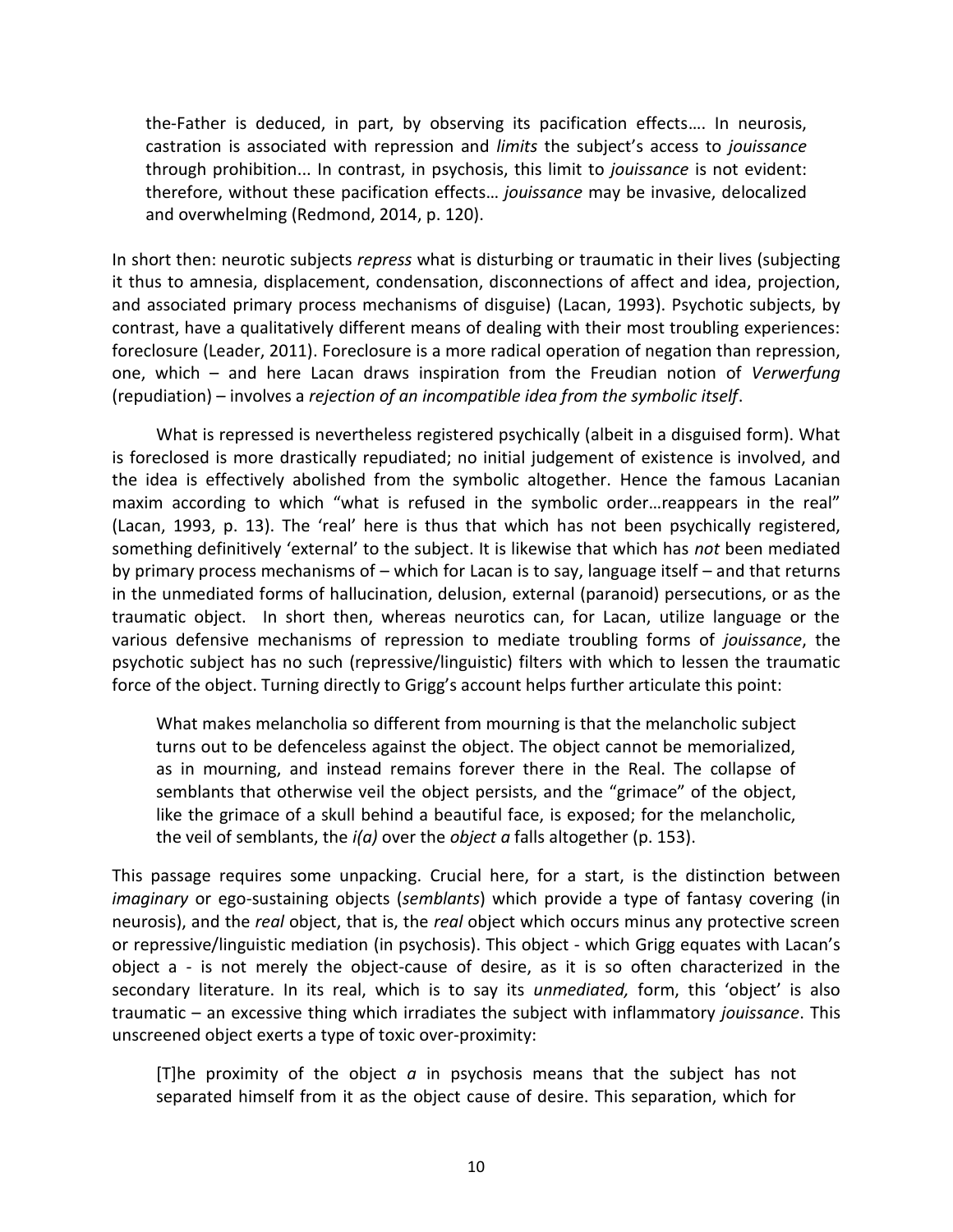the neurotic subject is produced by the Other as locus of speech and language [that is, by the symbolic order], both regulates and limits his jouissance. In the absence of this separation a plenitude of jouissance is apparent in such typical psychotic formations as erotomania, hypochondriasis, and the persecutions characteristic of paranoia. … In melancholia we encounter the same failure of separation from the object. The depressive function is explained by the fact that the unseparated-off object, in being a "piece of the Real"…leaves the subject exposed and defenceless to its ravages. A comparison with paranoia might help: the paranoiac is prey to the evil Other who wishes him ill; the melancholic is likewise defenceless against the Real of a horrific object, unmediated by the Symbolic (p. 154).

One appreciates better, in light of the above argument, how melancholic psychosis might be understood not simply along the lines of a lost unconscious object, but rather in terms of difficulties with being definitively located or fixed in the symbolic. There are a great many ways in which this may be made apparent, as for example (referring back here to case details above), in instances of intense family/intimate relations that the melancholic experiences as claustrophobic or unbearable. It may likewise be evident in a reticence to accept any tokens of the Other's desire that tie one into a series of reciprocal relations or obligations (as in the abovementioned inability to receive gifts).

What is important to stress is that this difficulty is the flipside of the problem with mediating intimacy ('the terror of closeness'), in which relations with the Other seem either to plunge into suffocating over-proximity or to fall apart altogether. And, as is perhaps by now evident, these two inter-related problems (of symbolic fixity and mediating intimacy) can also be approached along the lines sketched by Grigg (2015), that is, as the problem of the 'too muchness' of a given object (here, Lacan's object a). The object a in this respect is the traumatic kernel, the 'piece of the real' which, like the skull beneath the face that Grigg invokes, shines through the Other to exert its traumatic influence on the melancholic subject.

Let me reiterate again that from a Lacanian perspective, these various difficulties (of symbolic fixity, mediating intimacy and the traumatic object or relationship) all represent different perspectives on a given clinical phenomenon – that of psychotic melancholia. Put in more Lacanian language, we can say that difficulties of taking up a stable position relative to the desire of the Other are at one problems of symbolic fixity *and* of the failure to regulate the damaging *jouissance* of the object. It is not just the symbolic relation to the Other that is the problem: there is also the crisis of the traumatic object they make manifest, the dilemma of object a ('what in them is more then them').<sup>3</sup> And it has come too close precisely because the melancholic subject lacks the (repressive/linguistic) means, the means of symbolic mediation necessary to protect themselves from it.

## **Life beyond life**

Where though is the death drive in all of this? While not obviously present in the first sections of the foregoing case summary, the death drive does make itself apparent in the last of the over-arching themes that I mentioned (the condition of existing in a twilight world). The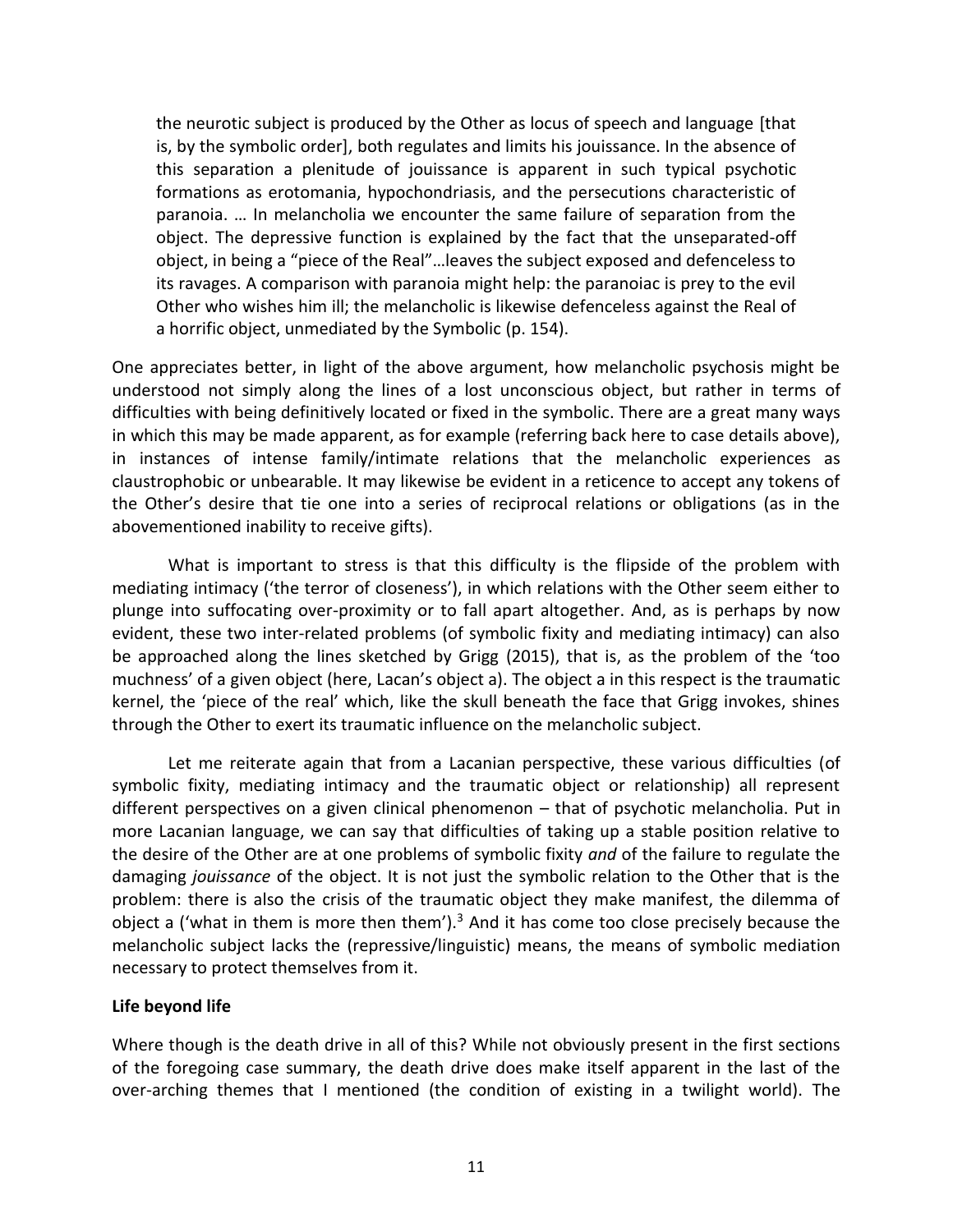extreme sailing risks and challenges that my patient undertook clearly took him 'beyond the pleasure principle', far exceeding what could in any ordinary terms of reference be considered either healthy or enjoyable.

Here though we need to add a clarifying proviso. For Lacan (1992), the death drive is apparent less in a literal wish to die, than as a type of *life in excess of life*. The death drive, following this tack, is apparent in activities of surplus vitality, in forms of unnatural ('undead') libidinal animation (*jouissance*) that override the biological imperatives of adaptation and selfpreservation. It is for this reason that Lacan insists that the death drive is not "a perversion of instinct but rather a desperate affirmation of life" (1992, p. 263). As Žižek puts it:

The Freudian death drive....[is] the very opposite of dying  $-$  a name for the 'undead' eternal life itself… The paradox of the Freudian 'death drive' is therefore that it is Freud's name for its very opposite, for the way immortality appears within psychoanalysis, for an uncanny excess of life, for an 'undead' urge which persists beyond the (biological) cycle of life and death… The ultimate lesson of psychoanalysis is that human life is never 'just life': humans are not simply alive, they are possessed by the strange drive to enjoy life in excess, passionately attached to a surplus which sticks out and derails the ordinary run of things (Žižek, 2006, p. 61).

Žižek's comments are instructive inasmuch as they overturn the assumption that melancholia should be understood exclusively along the lines of a severe and/or encompassing mode of depression, and withdrawal. While this might be true – take for example William Styron's (1992) account of his own psychotic depression, *Darkness Visible*, it remains true that the death drive doubtless appears also in moments of 'unholy' stimulation, in *jouissance*-inducing highs, in the libidinal gratifications of the transgressive or the extreme. It is in such moments that the experience of being most fully alive comes full circle to embrace the limits or excesses of life more typically associated with death.

One might object that this theme of the death drive, be it manifest either in an apparent yearning for death, or in the 'unholy' stimulations of jouissance sought beyond the pleasure principle, seem absent in the McCandless case. This, of course, might simply be the point at which the two cases I have discussed here most sharply diverge.  $4$  And, to make the point explicit: I see no reason to assume that there was anything obviously suicidal about McCandless's excursions. It is interesting to note however that Krakauer's personal investment in the McCandless story stemmed from his own experiences of mountaineering, where he - and several others whom he writes about as kindred souls to McCandless – were fully aware of the mortal risks they were taking. Krakauer (2014) remarks, furthermore, that "When [McCandless] headed off into the Alaska bush, he entertained no illusions that he was trekking into a land of milk and honey; peril, adversity and Tolstoyan renunciation were precisely what he was seeking" (p. ii).

A consideration of several of McCandles's final communications proves suggestive. In the last postcard he sent to Westerberg, McCandless wrote: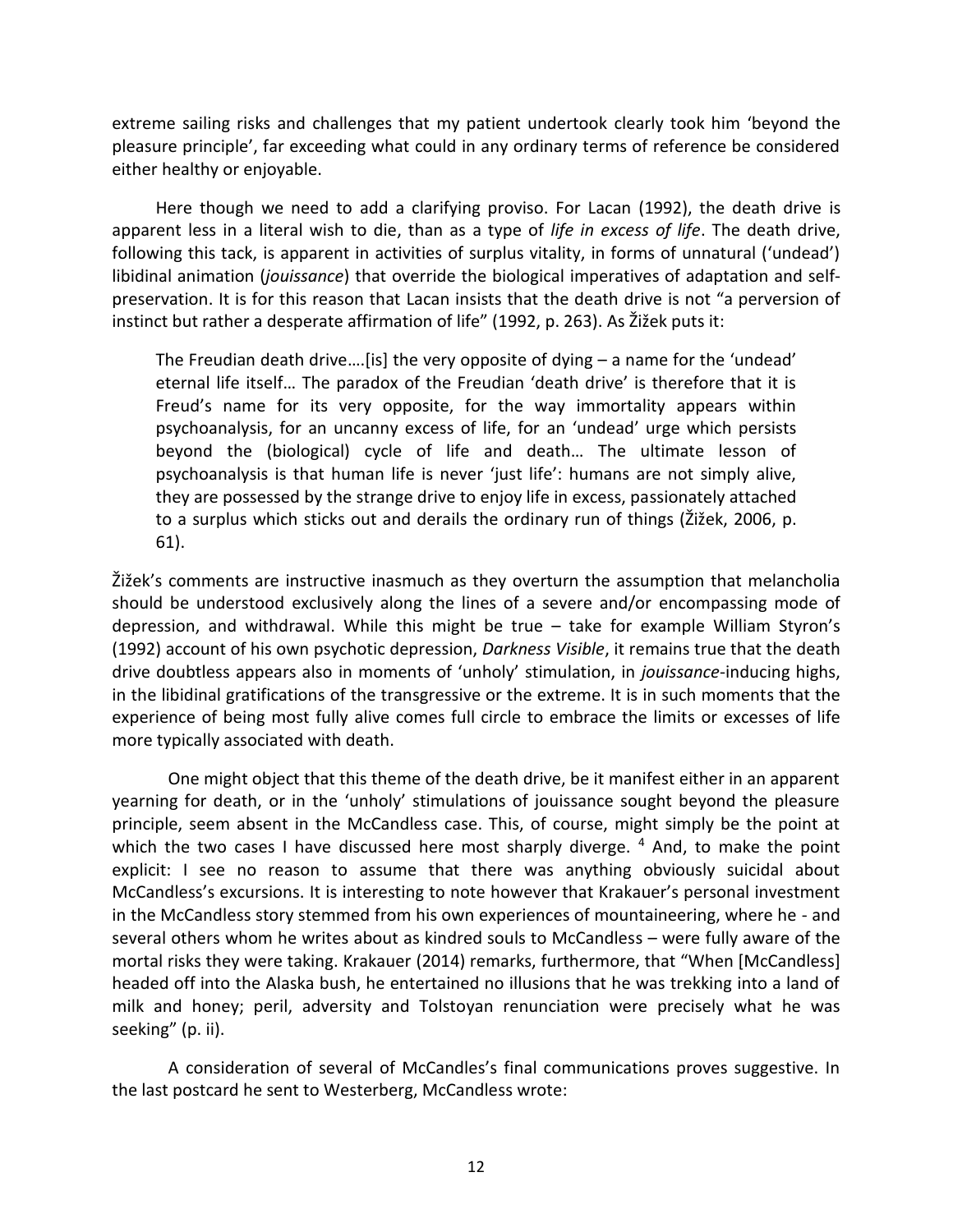*This is the last you shall hear from me Wayne…If this adventure proves fatal…I want you to know you're a great man. I now walk into the wild* (p. 69).

A similar note was received by Jan Burres, in which McCandless wrote:

*This is the last communication you shall receive from me. I now walk out to live amongst the wild. Take care, it was great knowing you.*

We cannot of course know what walking "into the wild" meant for McCandless, or what broader associations this signifier might have held – consciously, or unconsciously - for him. Krakauer describes the period when McCandless first set off on the road, in the following perceptive terms:

At long last he was unencumbered, emancipated from the stifling world of his parents and peers, a world of abstraction and security and material excess, a world in which he felt grievously cut off from the raw throb of existence. Driving west out of Atlanta, he intended to invent an utterly new life for himself, one in which he would be free to wallow in unfiltered experience (pp. 22-23).

This fits well with a brief description McCandless penned of himself in his journal:

*On May 1… hit the road again… It is the experiences, the memories, the great triumphant joy of living to the fullest extent in which real meaning is found. God it's great to be alive!* (cited in Krakauer, p. 37).

These references to "*the triumphant joy of living to the fullest extent*", "the raw throb of existence" and feeling free "to wallow in unfiltered experience" call to mind our earlier qualification of the Lacanian death drive as a mode of surplus vitality, as libidinal enjoyment, "a desperate affirmation of life" (Lacan, 1992, p. 263). They resonate also with Žižek's description of the death drive as that "excess of life…which persists beyond…(biological) life…[to which] humans are…passionately attached" (Žižek, 2006, p. 61).

Perhaps the closest we can come to an approximation of what going 'into the wild' meant for McCandless was a third person declaration he wrote on a piece of plywood that was found inside the abandoned bus where his body was eventually discovered:

TWO YEARS HE WALKS THE EARTH… ULTIMATE FREEDOM. AN EXTREMIST. AN AESTHETIC VOYAGER WHOSE HOME IS THE ROAD. ESCAPED FROM ATLANTA. THOU SHALT NOT RETURN…AFTER TWO YEARS OF RAMBLING COMES THE FINAL AND GREATEST ADVENTURE. THE CLIMACTIC BATTLE TO KILL THE FALSE BEING WITHIN AND VICTORIOUSLY CONCLUDE THE SPIRITUAL REVOLUTION… NO LONGER TO BE POISONED BY CIVILIZATION HE FLEES, AND WALKS ALONE UPON THE LAND TO BECOME LOST IN THE WILD. ALEXANDER SUPERTRAMP MAY 1992 (cited in Krakauer, 1996, p. 163).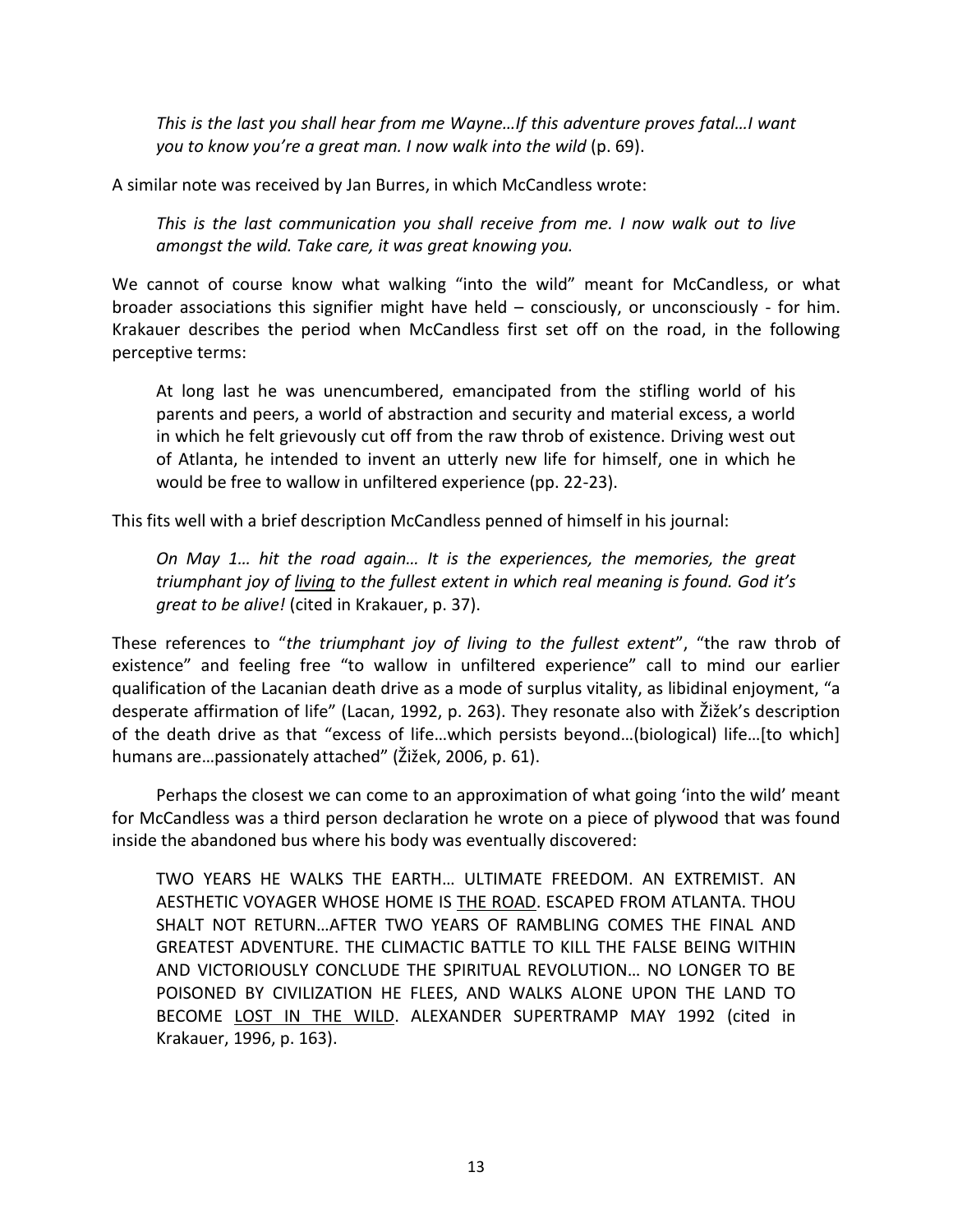Consider the above declaration in light of the following description of how certain subjects are, once pervaded by the 'undead' animation of the death drive, driven to escape the bounds of the symbolic:

The death drive…does not describe literal death, but death within the symbolic order. After having rejected the symbolic order…the subject persists… [T]his mode of existence gives form to destruction – death in form – so that those subjects who come back to life after rejecting the symbolic universe come back anew; they are no longer the subjects who were part of the symbolic order… The subject enjoys being rejected by the symbolic order, enjoys refusing the enjoyment offered within the symbolic order. …[However] the subject does not completely escape the symbolic order…[but] recreates it to satisfy an undying urge to continue… [T]he death drive is obsession with continuation, not death itself… the death drive…is not the cessation of life but its continuation (Dawkins, 2015).

This is a rich passage that contains a series of ideas that helpfully illuminate the struggle with symbolic fixity that both my patient and Christopher McCandless appear to have experienced, albeit in different ways. We should note, firstly, that the death drive here is fought not exclusively against the boundaries of life but against the delimiting boundaries of the symbolic order (social symbolic roles, transactions, exchanges, identities, etc.). In McCandless's case, one could convincingly argue that "into the wild" signified precisely this: an attempted escape from – or opposition to – a given societal form of the symbolic order.

Secondly, defying the symbolic gives "form to destruction" for Dawkins (2015) in the sense that such defiant subjects "come back to life", are made anew; it enables new modes of enjoyment, and an undying urge to continue. The last qualification is crucial: the death drive – and this holds both for my patient's dangerous sailing expeditions and McCandless's Alaskan adventure – is not the cessation of life, but its insistence, beyond the bounds and limits of practicality, social norms and everyday comforts and expectations. McCandless's own words, his reference to "ultimate freedom", to himself as "an extremist...an aesthetic voyager...not [to] return", to "the battle to kill the false being…and…conclude the spiritual revolution" to thus no longer be "poisoned by civilization" (cited in Krakauer, 1996, p. 163), given articulate expression to such an interpretation of the death drive.

Let me refer back once more to Žižek, who offers another crucial qualification regards the Lacanian notion of the death drive:

[W]hat the death drive strives to annihilate is not…[the] biological cycle of generation and corruption, but rather the symbolic order, the order of the symbolic pact that regulates social exchange and sustains debts, honours, obligations. The death drive is thus to be conceived against the background of the opposition between…[the] social life of symbolic obligations, honours, contracts, debts, and its 'nightly' obverse, an immortal, indestructible passion that threatens to dissolve this network of symbolic obligations (Žižek, 1999a, p. 190).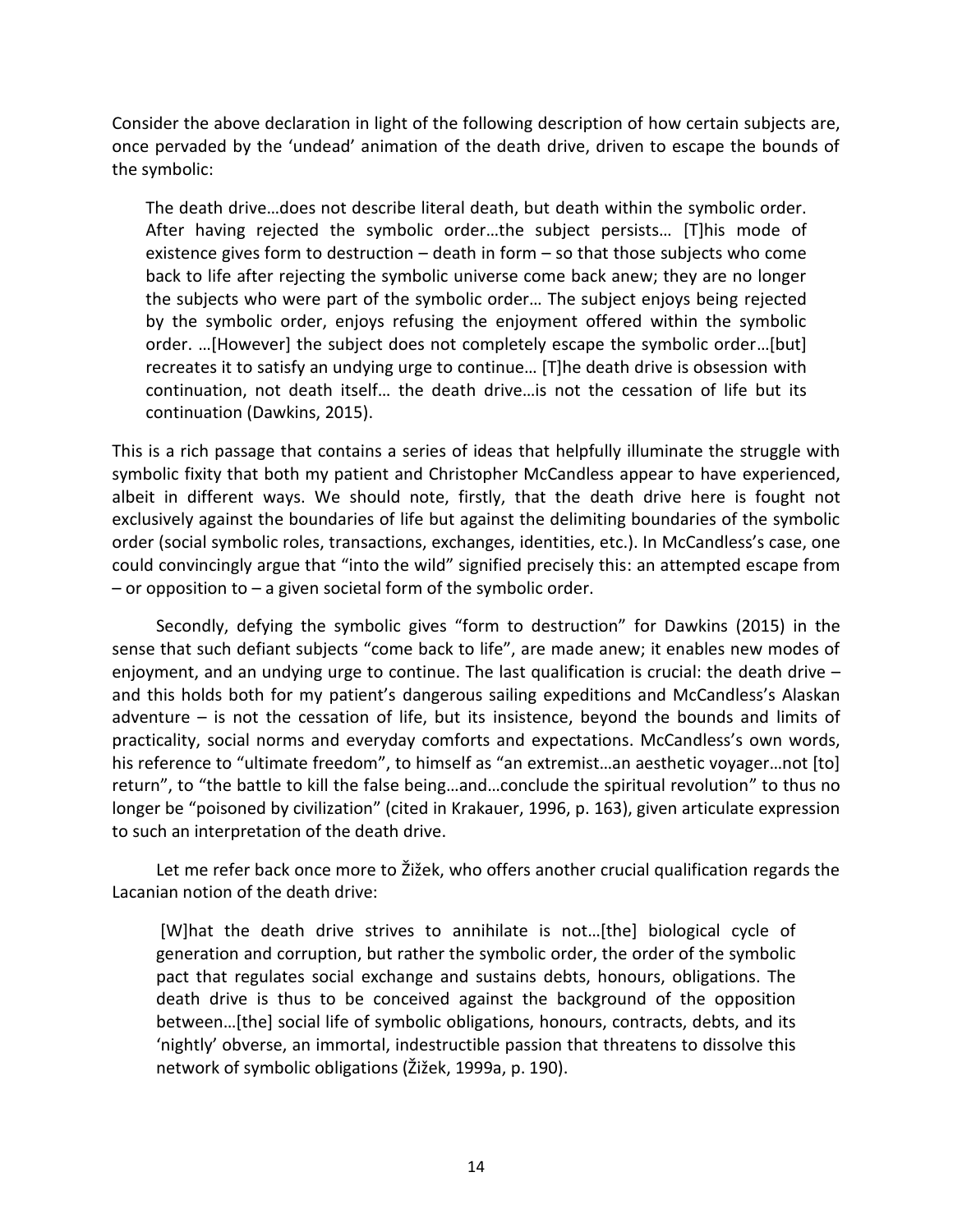This poses a challenge - indeed, potentially, a corrective - to how we think the death drive and melancholia alike. As we have seen, the death drive need not be viewed exclusively as a literal yearning for physical death (although, of course, such features may be clinically present in melancholic subjects). We need, by contrast, to read annihilation here in a different key, as aimed not merely at the stuff of life, but at the level of the *symbolic trace*. Intriguingly then, the Lacanian clinician should be attentive to a type of higher-order death, to the wish (indeed, *the drive*) to annihilate, or - less dramatically put – to *evade* the constraints of symbolic fixity, to secede from the "social life of symbolic obligations, honours, contracts, debts" (1991, p. 190). Of course such phenomena in and of themselves do not ensure a diagnosis of any sort – Lacanian diagnostics being based on structural rather than symptomatic features of a case - and yet they do provide an indication of the presence of the death drive, and, indeed potentially, as I have suggested above, of melancholia.

## **Conclusion**

My focus here has been to identify a distinct series of diagnostic markers, to suggest that we need not think of melancholia only within the parameters of the lost, resented and subsequently internalised object, but also along a different set of analytical priorities. The chief of these analytical and diagnostic priorities include: problems in symbolic fixity; difficulties in mediating intimacy; and the obdurate presence of an excessive traumatic object. These three categories of difficulty seem to make sense of my patient's (and McCandless's) problems in receiving gifts, their aversion to being locked into symbolic obligations or identities, and their inability to securely place oneself relative to the desire of the Other. Introducing the topic of the death drive, furthermore, helps us make sense of two further features apparent in many cases of melancholia: a yearning for anonymity and disappearance, and a desire to exist beyond the constrains of a given symbolic domain (a place beyond the living, a going 'into the wild').

# **References**

Dawkins, S. (2015). Death Drive. http://www.actforlibraries.org/death-drive/

- Freud, S. (1917) Mourning and Melancholia. In J. Strachey (ed.), *The Standard Edition of the Complete Psychological Works of Sigmund Freud, Volume XIV, 237-258.* London: Hogarth Press.
- Freud, S. (1923). The Ego and the Id. In J. Strachey (ed.), *The Standard Edition of the Complete Psychological Works of Sigmund Freud, Volume XIX, 3-66.* London: Hogarth Press.
- Grigg, R. (2015). Melancholia and the unabandoned object. In P. Gherovici & M. Steinkoler (Eds), *Lacan on Madness: Madness, Yes You Can't,* pp. 139-158. London & New York: Routledge.
- Krakauer, J. (1996). *Into the Wild.* Anchor: New York.
- Krakauer, J. (2014). Forward. In. C McCandles, *The Wild Truth.* New York: HarperOne, p. xi-xv.
- Lacan, J. (1992) *The Seminar of Jacques Lacan, Book VII: The Ethics of Psychoanalysis*, 1959- 1960. Trans. from the French by D. Porter. London: W.W. Norton.
- Lacan, J. (1993) *The Seminar of Jacques Lacan, Book III: The Psychoses, 1955-1956* (edited by Jacques-Alain Miller, translated by Russell Grigg). New York and London: W.W. Norton.